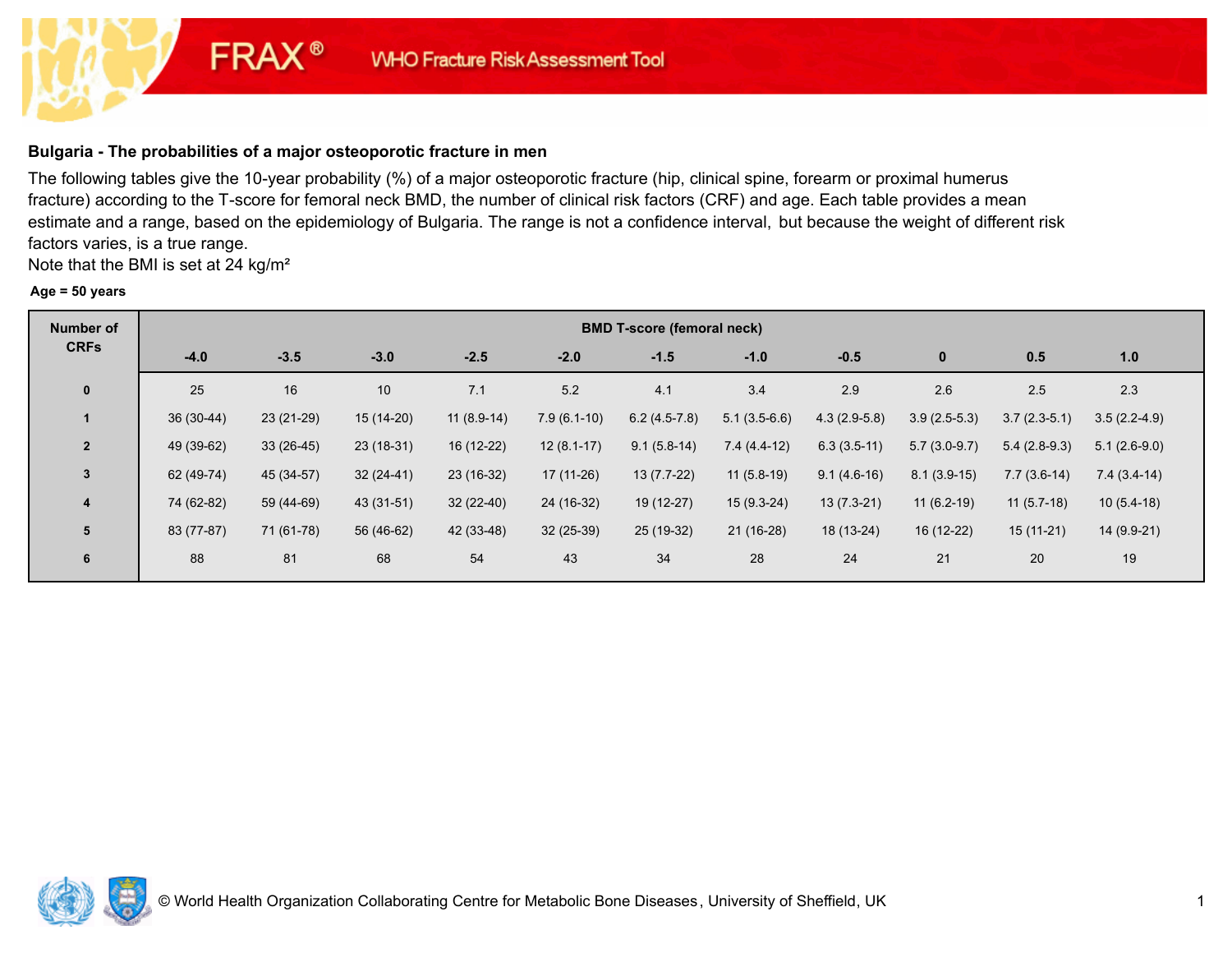#### **Age = 55 years**

**FRAX®** 

| <b>Number of</b> |             | <b>BMD T-score (femoral neck)</b> |             |              |                |                |                |                |                |                |                |  |  |  |
|------------------|-------------|-----------------------------------|-------------|--------------|----------------|----------------|----------------|----------------|----------------|----------------|----------------|--|--|--|
| <b>CRFs</b>      | $-4.0$      | $-3.5$                            | $-3.0$      | $-2.5$       | $-2.0$         | $-1.5$         | $-1.0$         | $-0.5$         | $\bf{0}$       | 0.5            | 1.0            |  |  |  |
| $\mathbf 0$      | 22          | 15                                | 9.9         | 6.9          | 5.1            | 4.0            | 3.3            | 2.7            | 2.5            | 2.3            | 2.2            |  |  |  |
|                  | $32(28-38)$ | $21(20-26)$                       | $15(13-18)$ | $10(8.5-13)$ | $7.7(5.9-9.4)$ | $6.0(4.4-7.4)$ | $4.8(3.4-6.3)$ | $4.0(2.7-5.4)$ | $3.6(2.4-5.0)$ | $3.4(2.2-4.8)$ | $3.2(2.0-4.5)$ |  |  |  |
| $\overline{2}$   | 43 (35-54)  | $30(24-39)$                       | $21(17-28)$ | $15(11-20)$  | $11(7.9-16)$   | $8.7(5.6-13)$  | $7.0(4.2-11)$  | $5.9(3.3-9.7)$ | $5.3(2.9-9.0)$ | $5.0(2.6-8.5)$ | $4.7(2.4-8.1)$ |  |  |  |
| $\mathbf{3}$     | 55 (44-66)  | 41 (31-50)                        | 29 (22-37)  | 21 (16-29)   | 16 (11-24)     | $12(7.5-20)$   | $10(5.6-17)$   | $8.4(4.4-15)$  | $7.6(3.8-14)$  | $7.1(3.4-13)$  | $6.7(3.1-12)$  |  |  |  |
| $\overline{4}$   | 67 (56-75)  | $53(41-61)$                       | 39 (29-46)  | 29 (21-37)   | $22(16-30)$    | 17 (12-25)     | 14 (8.9-22)    | $12(6.9-19)$   | $11(5.9-17)$   | $9.9(5.3-17)$  | $9.3(4.9-16)$  |  |  |  |
| 5                | 76 (70-81)  | 64 (56-70)                        | 51 (42-56)  | 39 (31-45)   | $30(24-36)$    | 24 (18-30)     | 19 (15-26)     | 16 (12-22)     | 14 (11-20)     | $13(9.5-19)$   | $13(8.8-18)$   |  |  |  |
| 6                | 83          | 74                                | 62          | 50           | 39             | 31             | 26             | 21             | 19             | 18             | 17             |  |  |  |

## **Age = 60 years**

| Number of      |             | <b>BMD T-score (femoral neck)</b> |             |               |                |                |                |                |                |                |                |  |  |  |
|----------------|-------------|-----------------------------------|-------------|---------------|----------------|----------------|----------------|----------------|----------------|----------------|----------------|--|--|--|
| <b>CRFs</b>    | $-4.0$      | $-3.5$                            | $-3.0$      | $-2.5$        | $-2.0$         | $-1.5$         | $-1.0$         | $-0.5$         | $\bf{0}$       | 0.5            | 1.0            |  |  |  |
| $\mathbf 0$    | 18          | 13                                | 8.9         | 6.5           | 4.9            | 3.9            | 3.1            | 2.6            | 2.4            | 2.2            | 2.0            |  |  |  |
| -1             | $26(24-30)$ | 18 (17-21)                        | $13(11-15)$ | $9.5(7.8-11)$ | $7.2(5.6-8.6)$ | $5.7(4.2-7.0)$ | $4.6(3.2-5.9)$ | $3.8(2.6-5.1)$ | $3.4(2.3-4.8)$ | $3.2(2.1-4.5)$ | $3.0(1.9-4.2)$ |  |  |  |
| $\overline{2}$ | $35(29-44)$ | 26 (21-32)                        | 18 (15-24)  | $14(10-18)$   | $10(7.4-14)$   | $8.1(5.4-12)$  | $6.6(4.1-10)$  | $5.5(3.2-8.8)$ | $5.0(2.8-8.2)$ | $4.6(2.5-7.7)$ | $4.3(2.3-7.3)$ |  |  |  |
| $\mathbf{3}$   | 46 (37-55)  | 34 (27-42)                        | $25(20-33)$ | 19 (14-26)    | 15 (10.0-22)   | $11(7.2-18)$   | $9.3(5.4-15)$  | $7.7(4.2-13)$  | $7.0(3.6-12)$  | $6.5(3.2-12)$  | $6.0(2.9-11)$  |  |  |  |
| 4              | 57 (47-64)  | 45 (35-51)                        | 34 (26-41)  | 26 (19-33)    | $20(15-27)$    | $16(11-23)$    | $13(8.5-20)$   | $11(6.6-17)$   | $9.7(5.6-16)$  | $8.9(5.0-15)$  | $8.3(4.5-14)$  |  |  |  |
| 5              | 66 (60-71)  | 55 (48-59)                        | 44 (37-49)  | $34(28-40)$   | 27 (22-33)     | $21(17-27)$    | 17 (14-23)     | $15(11-20)$    | $13(9.7-19)$   | $12(8.6-17)$   | $11(7.8-16)$   |  |  |  |
| 6              | 74          | 65                                | 54          | 43            | 35             | 28             | 23             | 19             | 17             | 16             | 15             |  |  |  |

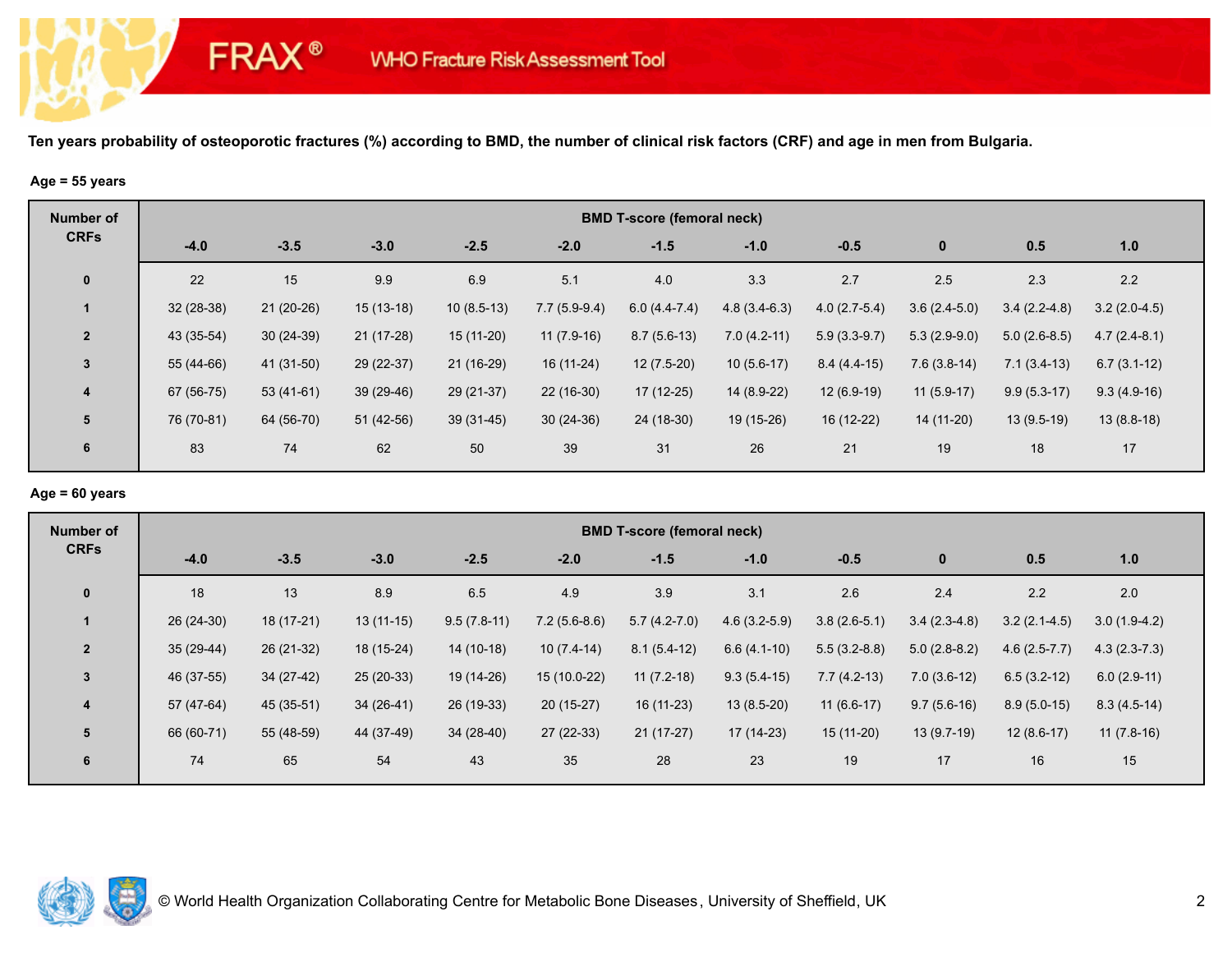#### **Age = 65 years**

**FRAX®** 

| <b>Number of</b> |             | <b>BMD T-score (femoral neck)</b> |             |               |                |                |                |                |                |                |                  |  |  |  |
|------------------|-------------|-----------------------------------|-------------|---------------|----------------|----------------|----------------|----------------|----------------|----------------|------------------|--|--|--|
| <b>CRFs</b>      | $-4.0$      | $-3.5$                            | $-3.0$      | $-2.5$        | $-2.0$         | $-1.5$         | $-1.0$         | $-0.5$         | $\mathbf{0}$   | 0.5            | 1.0              |  |  |  |
| $\mathbf 0$      | 16          | 12                                | 8.5         | 6.4           | 4.9            | 3.9            | 3.2            | 2.7            | 2.4            | 2.2            | 2.0              |  |  |  |
| $\overline{1}$   | $22(20-25)$ | $16(14-19)$                       | $12(10-14)$ | $9.2(7.4-11)$ | $7.1(5.5-8.5)$ | $5.6(4.1-7.0)$ | $4.6(3.2-5.9)$ | $3.9(2.6-5.2)$ | $3.5(2.3-4.8)$ | $3.2(2.0-4.4)$ | $2.9(1.9-4.1)$   |  |  |  |
| $\overline{2}$   | $30(24-36)$ | $22(18-27)$                       | 17 (14-21)  | $13(9.9-17)$  | $10(7.3-14)$   | $8.0(5.4-12)$  | $6.5(4.1-9.9)$ | $5.5(3.3-8.7)$ | $4.9(2.8-8.0)$ | $4.5(2.5-7.5)$ | $4.1(2.2 - 7.0)$ |  |  |  |
| $\mathbf{3}$     | $38(31-45)$ | $30(24-36)$                       | 23 (18-29)  | 18 (13-24)    | 14 (9.8-20)    | $11(7.3-17)$   | $9.0(5.5-15)$  | $7.6(4.4-13)$  | $6.9(3.7-12)$  | $6.3(3.3-11)$  | $5.8(2.9-10)$    |  |  |  |
| $\overline{4}$   | 48 (40-54)  | 38 (31-44)                        | $30(24-36)$ | $23(18-30)$   | 19 (14-25)     | 15 (11-22)     | $12(8.3-18)$   | $10(6.6-16)$   | $9.3(5.6-15)$  | $8.5(4.9-14)$  | $7.9(4.4-13)$    |  |  |  |
| $5\phantom{1}$   | $56(51-61)$ | 47 (41-52)                        | 38 (33-44)  | $30(26-37)$   | 24 (20-31)     | $20(16-26)$    | 16 (13-22)     | $14(11-19)$    | $12(9.3-18)$   | $11(8.2-16)$   | $11(7.3-15)$     |  |  |  |
| 6                | 64          | 55                                | 46          | 38            | 31             | 26             | 21             | 18             | 16             | 15             | 14               |  |  |  |

## **Age = 70 years**

| Number of      |             | <b>BMD T-score (femoral neck)</b> |             |               |                |                |                |                |                |                |                |  |  |  |
|----------------|-------------|-----------------------------------|-------------|---------------|----------------|----------------|----------------|----------------|----------------|----------------|----------------|--|--|--|
| <b>CRFs</b>    | $-4.0$      | $-3.5$                            | $-3.0$      | $-2.5$        | $-2.0$         | $-1.5$         | $-1.0$         | $-0.5$         | $\bf{0}$       | 0.5            | 1.0            |  |  |  |
| $\mathbf 0$    | 15          | 12                                | 8.9         | 6.9           | 5.4            | 4.3            | 3.5            | 3.0            | 2.7            | 2.4            | 2.2            |  |  |  |
| $\mathbf 1$    | 22 (18-27)  | 16 (13-20)                        | $13(10-16)$ | $9.8(7.6-12)$ | $7.6(5.8-9.4)$ | $6.1(4.5-7.4)$ | $4.9(3.5-5.9)$ | $4.2(2.9-5.0)$ | $3.7(2.5-4.4)$ | $3.3(2.2-3.9)$ | $3.0(2.0-3.6)$ |  |  |  |
| $\overline{2}$ | $30(24-37)$ | $23(18-30)$                       | $18(13-23)$ | $14(10-18)$   | $11(7.7-15)$   | $8.5(5.9-12)$  | $6.8(4.6-9.4)$ | $5.7(3.7-8.0)$ | $5.0(3.2-7.0)$ | $4.4(2.8-6.3)$ | $4.0(2.4-5.7)$ |  |  |  |
| $\mathbf{3}$   | $39(31-47)$ | $31(24-39)$                       | 24 (18-32)  | 19 (14-26)    | $15(10-21)$    | $12(7.9-17)$   | $9.3(6.1-14)$  | $7.8(5.0-12)$  | $6.7(4.2-10)$  | $6.0(3.6-9.2)$ | $5.3(3.2-8.4)$ |  |  |  |
| 4              | 49 (40-56)  | 40 (32-48)                        | $32(25-40)$ | 26 (19-32)    | $20(15-26)$    | $16(11-21)$    | $13(8.9-18)$   | $11(7.2-15)$   | $9.1(6.1-13)$  | $7.9(5.3-12)$  | $7.1(4.6-11)$  |  |  |  |
| 5              | 58 (51-64)  | $50(42-56)$                       | 42 (34-48)  | $34(28-40)$   | 27 (22-33)     | $22(17-27)$    | 17 (14-22)     | 14 (11-19)     | $12(9.6-16)$   | $10(8.4-14)$   | $9.2(7.4-13)$  |  |  |  |
| 6              | 66          | 59                                | 51          | 43            | 35             | 28             | 23             | 19             | 16             | 14             | 12             |  |  |  |

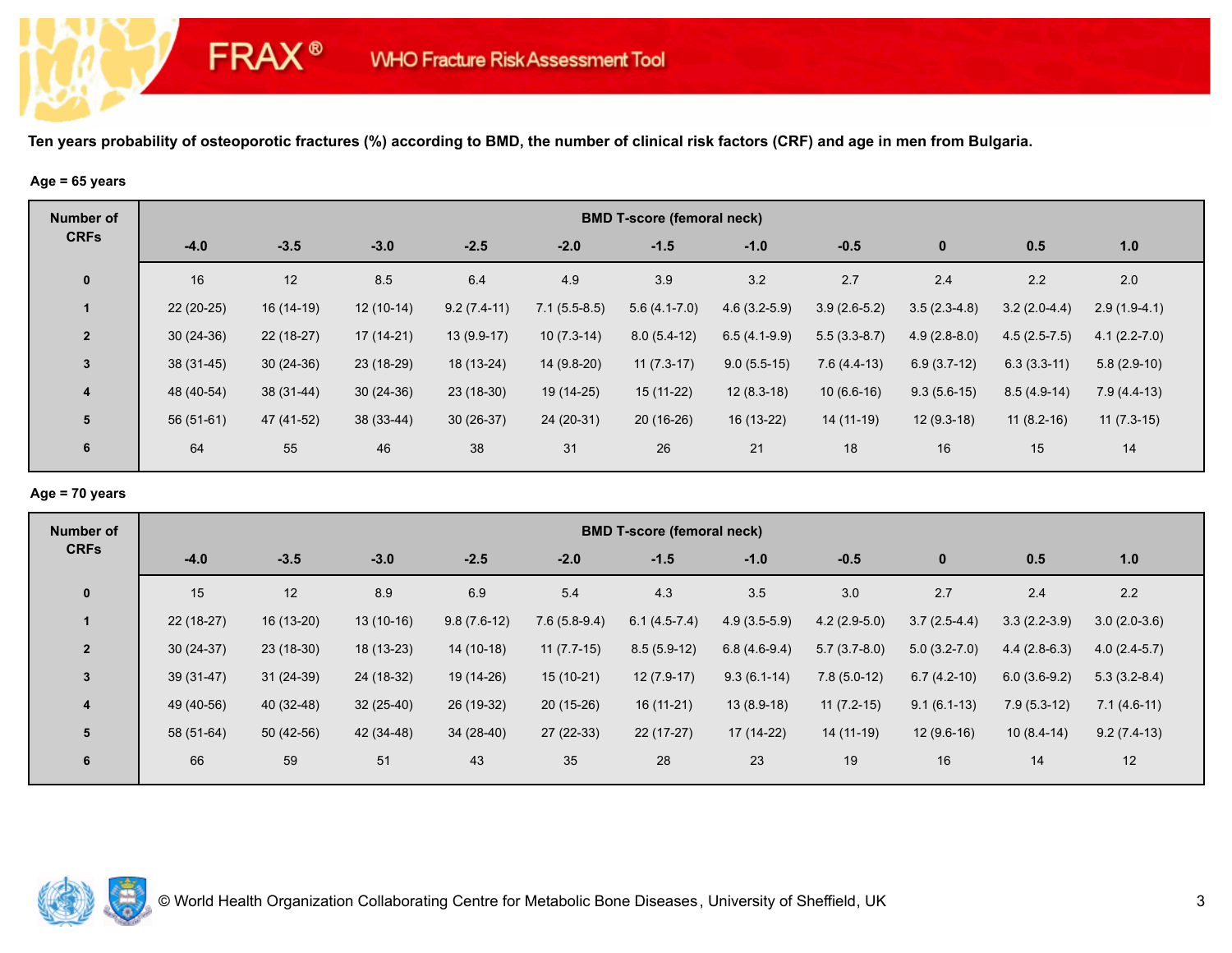# **Age = 75 years**

**FRAX®** 

| <b>Number of</b> |             | <b>BMD T-score (femoral neck)</b> |             |              |               |               |                |                |                |                |                |  |  |  |
|------------------|-------------|-----------------------------------|-------------|--------------|---------------|---------------|----------------|----------------|----------------|----------------|----------------|--|--|--|
| <b>CRFs</b>      | $-4.0$      | $-3.5$                            | $-3.0$      | $-2.5$       | $-2.0$        | $-1.5$        | $-1.0$         | $-0.5$         | $\bf{0}$       | 0.5            | 1.0            |  |  |  |
| $\mathbf 0$      | 15          | 12                                | 9.3         | 7.4          | 5.9           | 4.8           | 3.9            | 3.4            | 3.0            | 2.6            | 2.4            |  |  |  |
|                  | 22 (17-37)  | 18 (13-29)                        | 14 (10-23)  | $11(7.8-18)$ | $8.8(6.1-14)$ | $7.0(4.8-11)$ | $5.6(3.8-8.1)$ | $4.7(3.2-6.5)$ | $4.1(2.8-5.3)$ | $3.6(2.4-4.4)$ | $3.1(2.1-3.7)$ |  |  |  |
| $\overline{2}$   | $31(22-46)$ | 26 (17-38)                        | $21(13-31)$ | 16 (10-25)   | $13(8.2-19)$  | $10(6.5-15)$  | $8.0(5.1-12)$  | $6.7(4.2-9.6)$ | $5.7(3.6-7.9)$ | $4.9(3.1-6.6)$ | $4.2(2.7-5.7)$ |  |  |  |
| $\mathbf{3}$     | 42 (28-55)  | $35(23-47)$                       | 29 (18-40)  | 23 (14-32)   | 19 (11-26)    | $15(8.6-21)$  | $12(6.8-17)$   | $9.5(5.6-14)$  | $7.9(4.8-11)$  | $6.7(4.1-9.6)$ | $5.7(3.5-8.2)$ |  |  |  |
| $\overline{4}$   | $52(36-63)$ | 46 (30-56)                        | 39 (24-48)  | $32(19-41)$  | 26 (15-34)    | $21(12-27)$   | $17(9.5-22)$   | $13(7.9-18)$   | $11(6.7-15)$   | $9.3(5.7-13)$  | $7.8(5.0-11)$  |  |  |  |
| 5                | 63 (45-69)  | 56 (38-63)                        | 49 (31-56)  | 42 (26-49)   | $35(21-42)$   | 29 (17-35)    | 23 (14-28)     | 19 (12-23)     | 16 (9.9-20)    | $13(8.6-16)$   | $11(7.5-14)$   |  |  |  |
| 6                | 72          | 66                                | 60          | 53           | 45            | 38            | 31             | 26             | 21             | 18             | 15             |  |  |  |

## **Age = 80 years**

| Number of               |             | <b>BMD T-score (femoral neck)</b> |              |              |               |               |                |                |                |                  |                |  |  |  |
|-------------------------|-------------|-----------------------------------|--------------|--------------|---------------|---------------|----------------|----------------|----------------|------------------|----------------|--|--|--|
| <b>CRFs</b>             | $-4.0$      | $-3.5$                            | $-3.0$       | $-2.5$       | $-2.0$        | $-1.5$        | $-1.0$         | $-0.5$         | $\bf{0}$       | 0.5              | 1.0            |  |  |  |
| $\mathbf 0$             | 14          | 11                                | 8.9          | 7.2          | 5.9           | 4.8           | 4.0            | 3.4            | 3.0            | 2.7              | 2.4            |  |  |  |
| $\mathbf 1$             | $20(15-33)$ | 16 (12-28)                        | $13(9.4-23)$ | $11(7.6-18)$ | $8.7(6.0-15)$ | $7.1(4.9-12)$ | $5.8(3.9-9.2)$ | $4.9(3.4-7.5)$ | $4.2(2.9-6.2)$ | $3.7(2.5-5.2)$   | $3.2(2.2-4.3)$ |  |  |  |
| $\overline{2}$          | 28 (19-42)  | $23(16-36)$                       | 19 (13-30)   | $16(10-25)$  | $13(8.1-20)$  | $10(6.5-16)$  | $8.4(5.3-13)$  | $7.1(4.5-11)$  | $6.0(3.8-8.8)$ | $5.1(3.2 - 7.3)$ | $4.4(2.8-6.2)$ |  |  |  |
| $\mathbf{3}$            | $37(24-50)$ | $32(20-44)$                       | $27(17-37)$  | $22(13-31)$  | 18 (11-26)    | $15(8.8-21)$  | $12(7.1-17)$   | $10(6.0-14)$   | $8.5(5.1-12)$  | $7.2(4.3-10)$    | $6.1(3.7-8.6)$ |  |  |  |
| $\overline{\mathbf{4}}$ | 47 (31-58)  | 41 (26-51)                        | $35(22-45)$  | $30(18-39)$  | $25(15-33)$   | $21(12-27)$   | $17(9.7-23)$   | $14(8.2-19)$   | $12(6.9-16)$   | $10(5.9-13)$     | $8.5(5.1-11)$  |  |  |  |
| 5                       | 57 (39-64)  | 51 (33-58)                        | 45 (28-52)   | $39(23-46)$  | 34 (19-40)    | 28 (16-34)    | 23 (13-29)     | $20(11-24)$    | $17(9.6-21)$   | $14(8.3-18)$     | $12(7.2-15)$   |  |  |  |
| 6                       | 66          | 61                                | 56           | 49           | 43            | 37            | 31             | 27             | 23             | 19               | 16             |  |  |  |